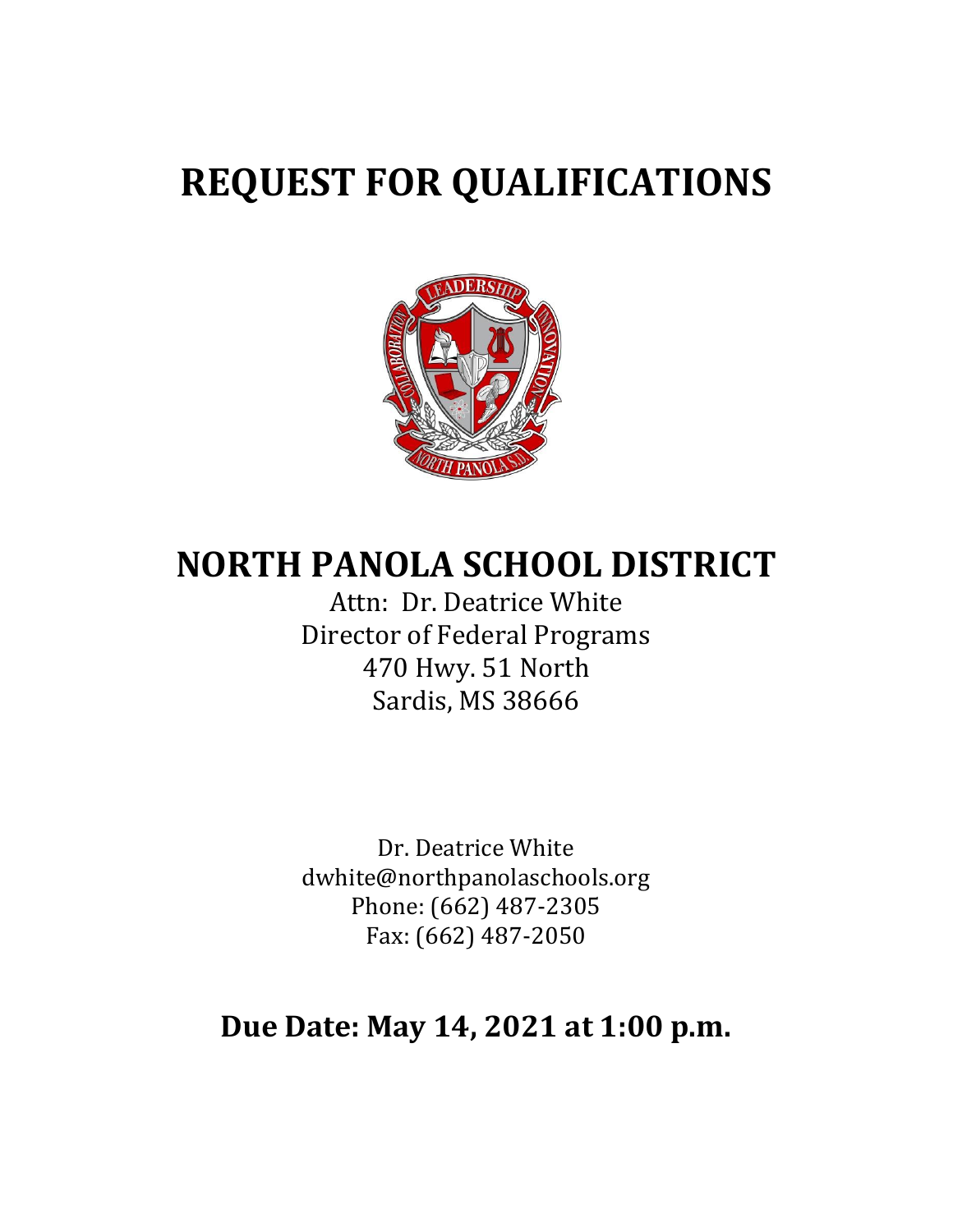### **NORTH PANOLA SCHOOL DISTRICT REQUEST FOR QUALIFICATIONS (RFQ) for Architectural and Engineering Services**

| <b>ISSUE DATE:</b>    | <u>April 30, 2021</u>                        |
|-----------------------|----------------------------------------------|
| <b>RFO REFERENCE:</b> | RFQ – ESSER II Project                       |
| <b>RFQ DUE DATE:</b>  | <u>Friday, May 14, 2021 at 1:00 p.m. CST</u> |

#### **A. General Information**

The North Panola School District (NPSD) is soliciting Request for Qualifications through competitive bidding procedures from qualified entities to provide architectural and engineering services.

#### **B. Purpose**

To assist North Panola School District in plans to upgrade HVAC systems, install air purification systems, replace exterior doors and replace and/or repair windows

#### **C. Primary Contact**

Any questions related to this RFQ should be directed to Dr. White at [dwhite@northpanolaschools.org.](mailto:dwhite@northpanolaschools.org)

No submitting potential vendor shall contact any representative from the North Panola School District for purposes related to this proposal with the exception of the superintendent, on or after the date of publication of this RFQ.

#### **D. Submission Deadline and Procedure**

The packaged proposal shall be submitted to the North Panola School District by the stated deadline.

By Mail: North Panola School District ATTN: RFQ - ESSER II Project 470 Highway 51 North Sardis, MS 38655

By Email: [dwhite@northpanolaschools.org](mailto:dwhite@northpanolaschools.org) With *RFQ - ESSER II Project* in the Subject line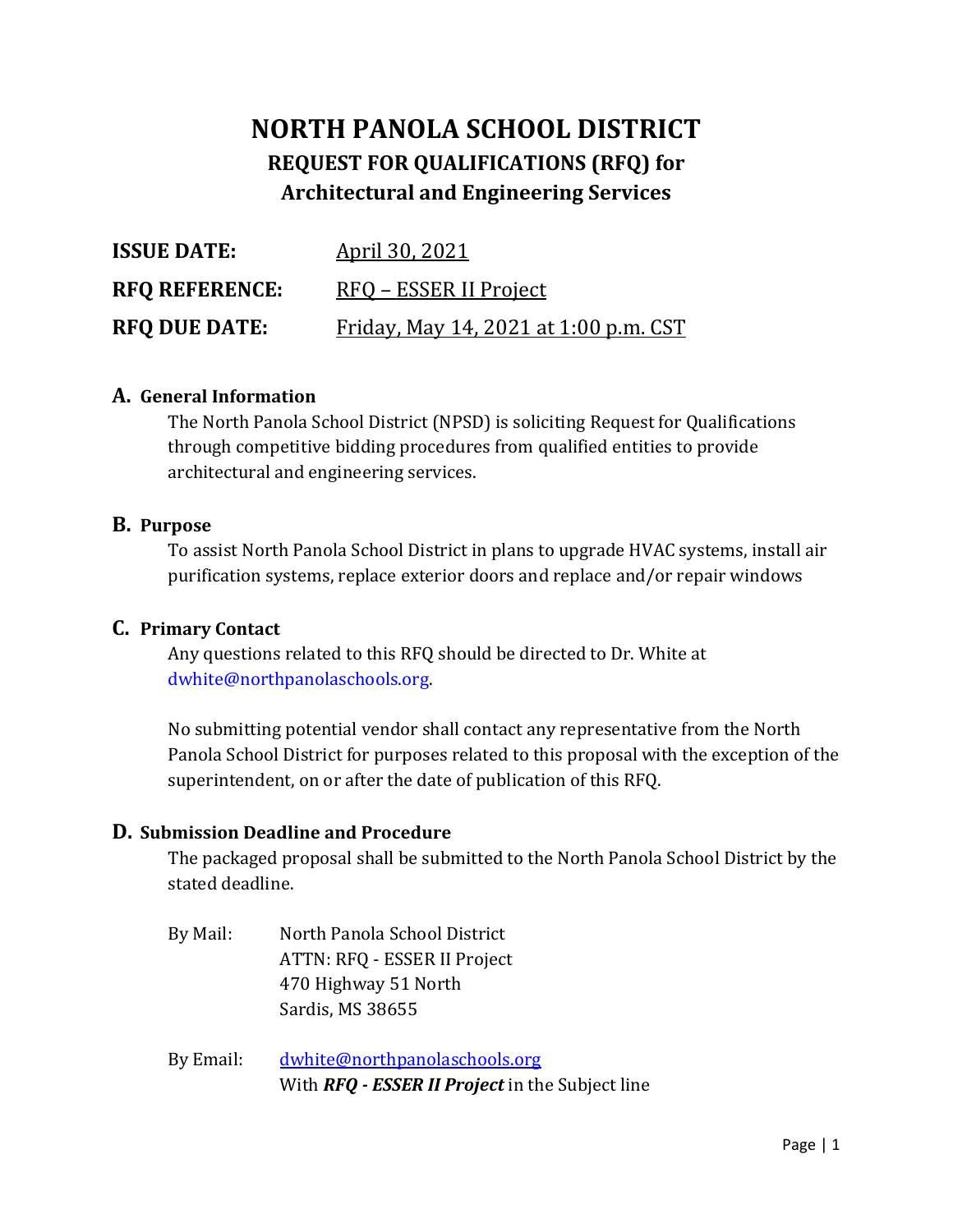#### **E. Purchase Description**

These services are federally-funded projects and will be funded with Elementary and Secondary School Emergency Relief Funds (ESSER II). These services shall be provided to North Panola School District prior to the end of fiscal year 2023. All relevant federal and state purchasing laws and regulations are to be followed.

#### **F. Evaluation factors**

The following criteria will be taken into consideration when making the section:

- A clear understanding of scope of work and related objectives are reflected in the submission
- Documented past performance (with references)
- Proposed scheduling timeline meets the needs
- Project management plan included
- Record of reliability of timely delivery and on-time and on-budget implementation
- Relevant experience documented by employees (and/or subcontractors) performing similar work

#### **G. Performance Schedule**

Work is anticipated to begin on or soon after June 1, 2021, and completed by June 30, 2023.

#### **H. Contract Terms and Conditions**

The desired outcome of this project will be selection of the architect to visit, review, and evaluate systems at school facilities throughout North Panola School District to upgrade HVAC units, exterior doors, air purification units, and windows with new and more efficient systems to improve the indoor air quality.

#### **SCOPE OF WORK**

- Visit, review, and evaluate HVAC systems at each school facility.
- Assist the District in planning a timeline to procure new HVAC systems to replace old systems, new exterior doors, air purification systems, and windows.
- Assist District representatives in developing options to utilize more efficient management systems that meet fresh air specifications and upgrade air quality.
- Advertise for new HVAC systems, exterior doors, air purification units, and windows
- Have a project manager available during the work performed to ensure compliance with all requirements and regulations